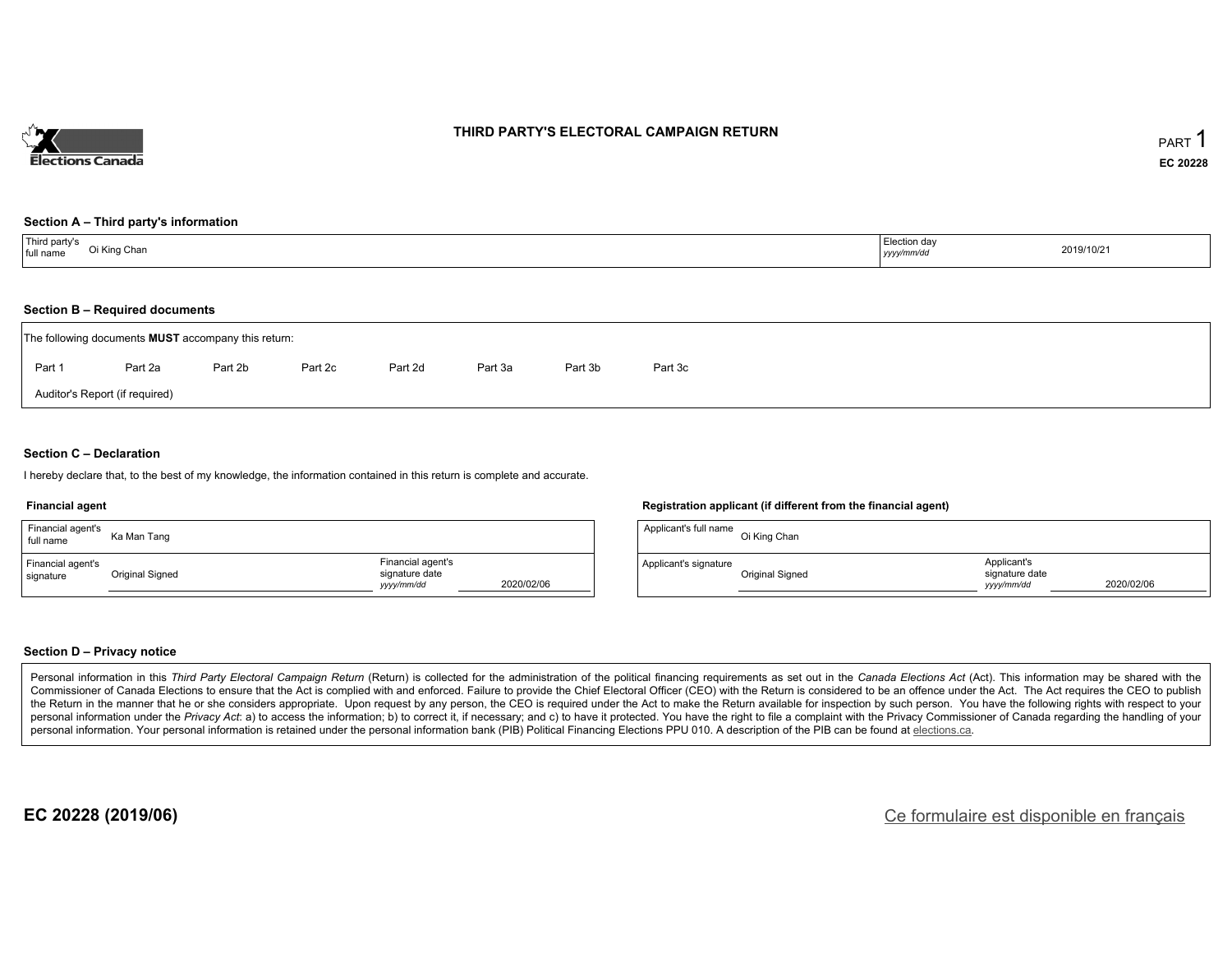

## **THIRD PARTY'S ELECTORAL CAMPAIGN RETURN HIRD PARTY'S ELECTORAL CAMPAIGN RETURN<br>Statement of monetary contributions received PART 2a PART 2a**

**EC 20228**

| No. |              | Full name    | <b>Street</b><br>no. | <b>Street</b> | Apt. | City     | Prov./<br>Terr. | Postal<br>code | Date<br>received<br>yyyy/mm/dd                                                      | Individual | Business /<br>Commercial<br>organization | Government | Trade union | Corporation<br>without share<br>capital | Unincorporated<br>organization or<br>association |
|-----|--------------|--------------|----------------------|---------------|------|----------|-----------------|----------------|-------------------------------------------------------------------------------------|------------|------------------------------------------|------------|-------------|-----------------------------------------|--------------------------------------------------|
|     |              |              |                      |               |      |          |                 |                |                                                                                     | \$         | \$                                       | \$         | \$          | \$                                      | \$                                               |
|     | $\mathbf{1}$ | Oi King Chan |                      |               |      | Richmond | BC              | <b>V7C1K3</b>  | 2019/10/16                                                                          | 4,056.36   |                                          |            |             |                                         |                                                  |
|     |              |              |                      |               |      |          |                 |                |                                                                                     |            |                                          |            |             |                                         |                                                  |
|     |              |              |                      |               |      |          |                 |                |                                                                                     |            |                                          |            |             |                                         |                                                  |
|     |              |              |                      |               |      |          |                 |                |                                                                                     |            |                                          |            |             |                                         |                                                  |
|     |              |              |                      |               |      |          |                 |                |                                                                                     |            |                                          |            |             |                                         |                                                  |
|     |              |              |                      |               |      |          |                 |                |                                                                                     |            |                                          |            |             |                                         |                                                  |
|     |              |              |                      |               |      |          |                 |                |                                                                                     |            |                                          |            |             |                                         |                                                  |
|     |              |              |                      |               |      |          |                 |                |                                                                                     |            |                                          |            |             |                                         |                                                  |
|     |              |              |                      |               |      |          |                 |                |                                                                                     |            |                                          |            |             |                                         |                                                  |
|     |              |              |                      |               |      |          |                 |                |                                                                                     |            |                                          |            |             |                                         |                                                  |
|     |              |              |                      |               |      |          |                 |                |                                                                                     |            |                                          |            |             |                                         |                                                  |
|     |              |              |                      |               |      |          |                 |                |                                                                                     |            |                                          |            |             |                                         |                                                  |
|     |              |              |                      |               |      |          |                 |                |                                                                                     |            |                                          |            |             |                                         |                                                  |
|     |              |              |                      |               |      |          |                 |                |                                                                                     |            |                                          |            |             |                                         |                                                  |
|     |              |              |                      |               |      |          |                 |                | Totals carried forward from previous page \$                                        |            |                                          |            |             |                                         |                                                  |
|     |              |              |                      |               |      |          |                 |                | Total amount of monetary contributions by contributors who gave over \$200 (A)      | 4,056.36   |                                          |            |             |                                         |                                                  |
|     |              |              |                      |               |      |          |                 |                | Number of contributors who gave over \$200                                          |            |                                          |            |             |                                         |                                                  |
|     |              |              |                      |               |      |          |                 |                | Total amount of monetary contributions by contributors who gave \$200 or less $(B)$ |            |                                          |            |             |                                         |                                                  |
|     |              |              |                      |               |      |          |                 |                | Number of contributors who gave \$200 or less                                       |            |                                          |            |             |                                         |                                                  |
|     |              |              |                      |               |      |          |                 |                | Total amount of all monetary contributions (A+B)                                    | 4,056.36   |                                          |            |             |                                         |                                                  |
|     |              |              |                      |               |      |          |                 |                | Number of contributors who gave monetary contributions                              |            |                                          |            |             |                                         |                                                  |

| Third<br>party | King Chan | u dar<br><br>  yyyy/mm/dd | 2019/10/2 | the property of the control of the control of<br>Page | וש |  |
|----------------|-----------|---------------------------|-----------|-------------------------------------------------------|----|--|
|                |           |                           |           |                                                       |    |  |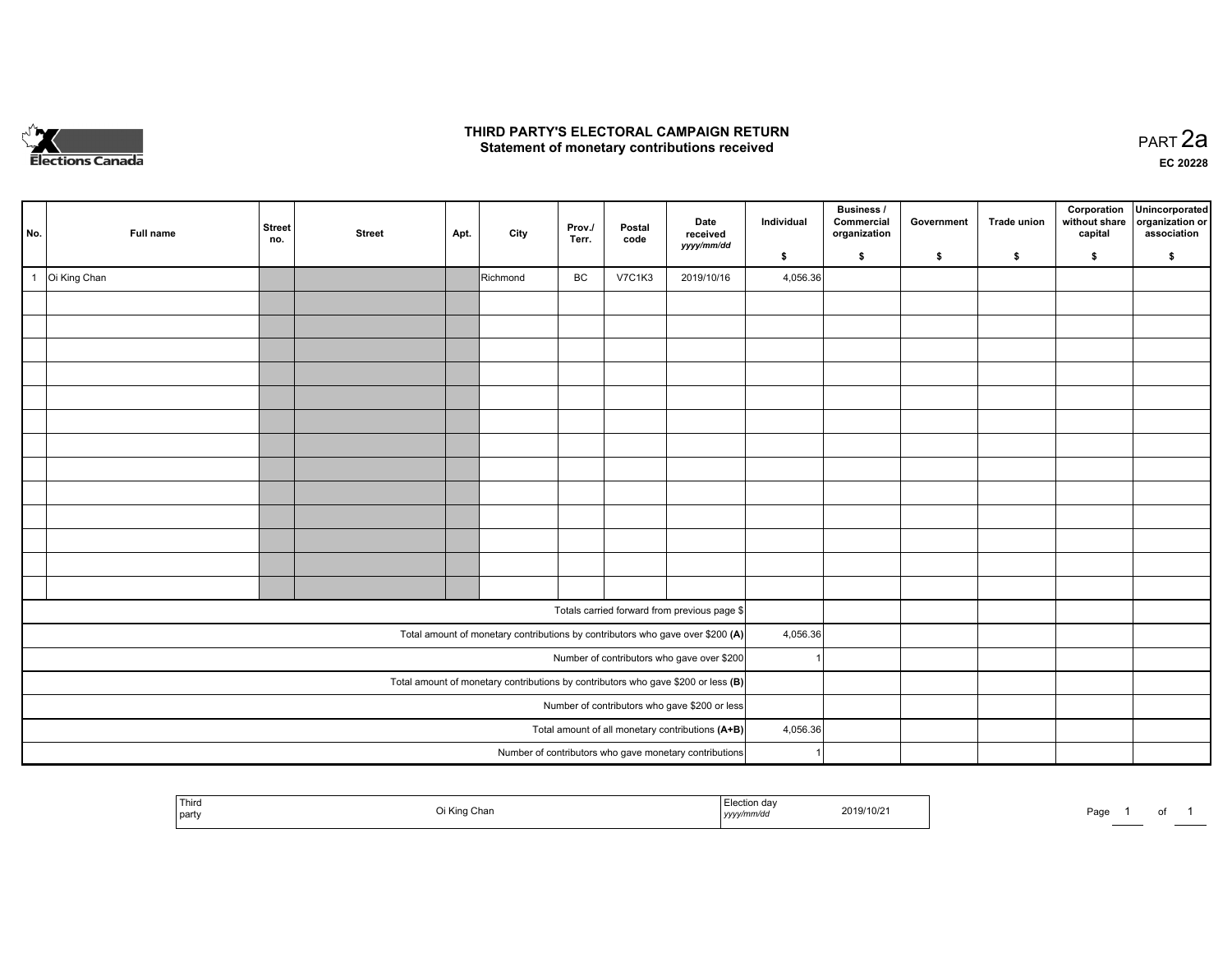

## **THIRD PARTY'S ELECTORAL CAMPAIGN RETURN**  THIRD PARTY'S ELECTORAL CAMPAIGN RETURN<br>Statement of non-monetary contributions received

| No. | Full name | <b>Street</b><br>no. | <b>Street</b> | Apt. | City | Prov.<br>Terr. | Postal<br>code | Date<br>received<br>yyyy/mm/dd                                                          | Individual | <b>Business /</b><br>Commercial<br>organization | Government | Trade union | Corporation<br>without share<br>capital | Unincorporated<br>organization or<br>association |
|-----|-----------|----------------------|---------------|------|------|----------------|----------------|-----------------------------------------------------------------------------------------|------------|-------------------------------------------------|------------|-------------|-----------------------------------------|--------------------------------------------------|
|     |           |                      |               |      |      |                |                |                                                                                         | \$         | \$                                              | \$         | \$          | \$                                      | \$                                               |
|     |           |                      |               |      |      |                |                |                                                                                         |            |                                                 |            |             |                                         |                                                  |
|     |           |                      |               |      |      |                |                |                                                                                         |            |                                                 |            |             |                                         |                                                  |
|     |           |                      |               |      |      |                |                |                                                                                         |            |                                                 |            |             |                                         |                                                  |
|     |           |                      |               |      |      |                |                |                                                                                         |            |                                                 |            |             |                                         |                                                  |
|     |           |                      |               |      |      |                |                |                                                                                         |            |                                                 |            |             |                                         |                                                  |
|     |           |                      |               |      |      |                |                |                                                                                         |            |                                                 |            |             |                                         |                                                  |
|     |           |                      |               |      |      |                |                |                                                                                         |            |                                                 |            |             |                                         |                                                  |
|     |           |                      |               |      |      |                |                |                                                                                         |            |                                                 |            |             |                                         |                                                  |
|     |           |                      |               |      |      |                |                |                                                                                         |            |                                                 |            |             |                                         |                                                  |
|     |           |                      |               |      |      |                |                |                                                                                         |            |                                                 |            |             |                                         |                                                  |
|     |           |                      |               |      |      |                |                |                                                                                         |            |                                                 |            |             |                                         |                                                  |
|     |           |                      |               |      |      |                |                |                                                                                         |            |                                                 |            |             |                                         |                                                  |
|     |           |                      |               |      |      |                |                |                                                                                         |            |                                                 |            |             |                                         |                                                  |
|     |           |                      |               |      |      |                |                |                                                                                         |            |                                                 |            |             |                                         |                                                  |
|     |           |                      |               |      |      |                |                |                                                                                         |            |                                                 |            |             |                                         |                                                  |
|     |           |                      |               |      |      |                |                | Totals carried forward from previous page \$                                            |            |                                                 |            |             |                                         |                                                  |
|     |           |                      |               |      |      |                |                | Total amount of non-monetary contributions by contributors who gave over \$200 (A)      |            |                                                 |            |             |                                         |                                                  |
|     |           |                      |               |      |      |                |                | Number of contributors who gave over \$200                                              |            |                                                 |            |             |                                         |                                                  |
|     |           |                      |               |      |      |                |                | Total amount of non-monetary contributions by contributors who gave \$200 or less $(B)$ |            |                                                 |            |             |                                         |                                                  |
|     |           |                      |               |      |      |                |                | Number of contributors who gave \$200 or less                                           |            |                                                 |            |             |                                         |                                                  |
|     |           |                      |               |      |      |                |                | Total amount of all non-monetary contributions (A+B)                                    |            |                                                 |            |             |                                         |                                                  |
|     |           |                      |               |      |      |                |                | Number of contributors who gave non-monetary contributions                              |            |                                                 |            |             |                                         |                                                  |
|     |           |                      |               |      |      |                |                |                                                                                         |            |                                                 |            |             |                                         |                                                  |

| Third<br>`≏ction dav<br>i Kino<br>2019/10/2<br>Page<br>Chan<br>party<br>mm/aa<br>,,,,, |  |  |
|----------------------------------------------------------------------------------------|--|--|
|----------------------------------------------------------------------------------------|--|--|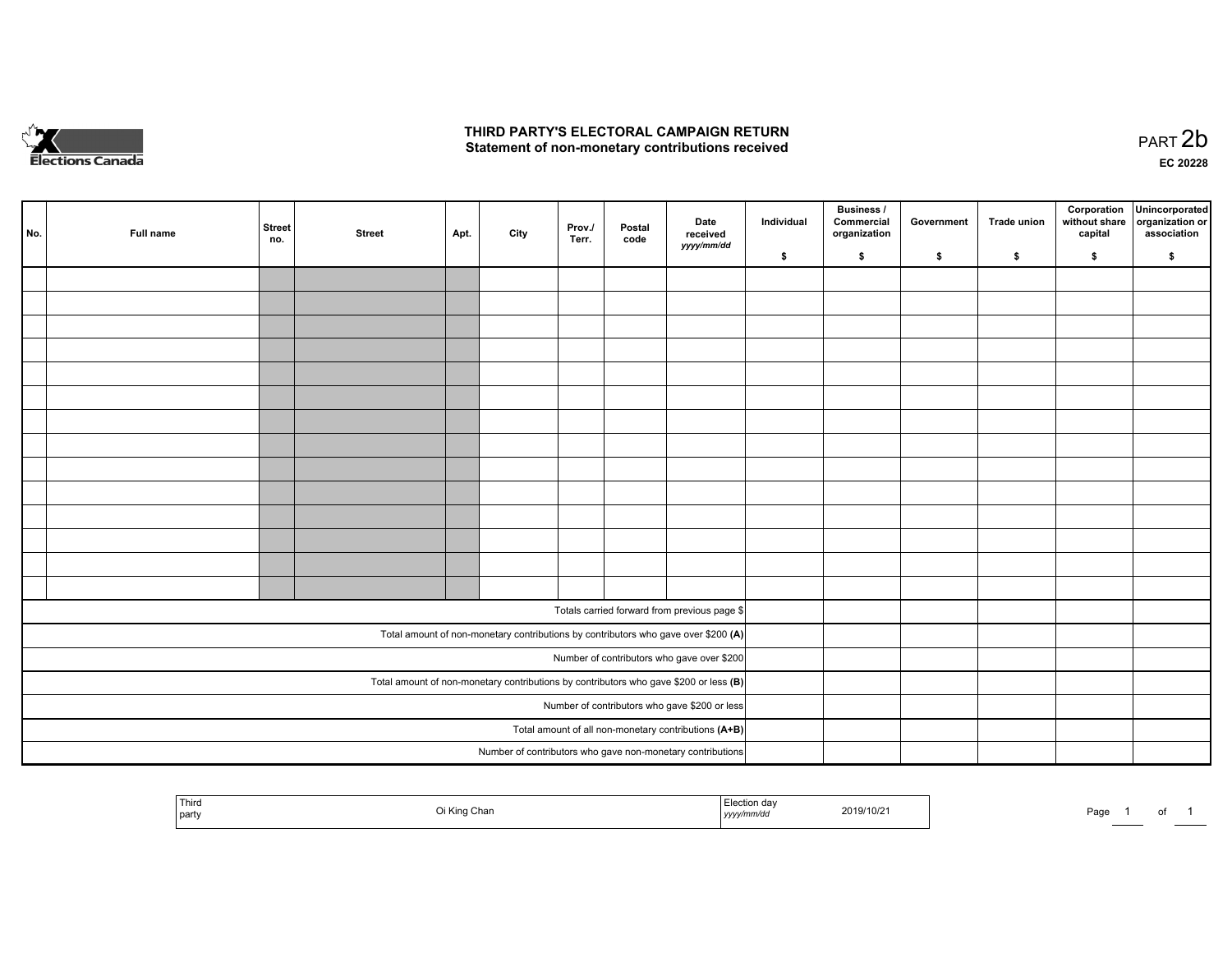

## **THIRD PARTY'S ELECTORAL CAMPAIGN RETURN STATE:** PRACT OF OPPRESS TO PART 2C STATE STATE STATE STATE STATE STATE STATE STATE STATE STATE STATE STATE STA<br>PART 2C Statement of operating loans received

**EC 20228**

| No. | Full name | <b>Street</b> | <b>Street</b> | Apt. | City | Prov./<br>Terr. | Postal | Date<br>received                                                  | Individual | <b>Business /</b><br>Commercial<br>organization | Government | Trade union | Corporation<br>capital | Unincorporated<br>without share   organization or<br>association |
|-----|-----------|---------------|---------------|------|------|-----------------|--------|-------------------------------------------------------------------|------------|-------------------------------------------------|------------|-------------|------------------------|------------------------------------------------------------------|
|     |           | no.           |               |      |      |                 | code   | yyyy/mm/dd                                                        | \$         | \$                                              | \$         | \$          | \$                     | \$                                                               |
|     |           |               |               |      |      |                 |        |                                                                   |            |                                                 |            |             |                        |                                                                  |
|     |           |               |               |      |      |                 |        |                                                                   |            |                                                 |            |             |                        |                                                                  |
|     |           |               |               |      |      |                 |        |                                                                   |            |                                                 |            |             |                        |                                                                  |
|     |           |               |               |      |      |                 |        |                                                                   |            |                                                 |            |             |                        |                                                                  |
|     |           |               |               |      |      |                 |        |                                                                   |            |                                                 |            |             |                        |                                                                  |
|     |           |               |               |      |      |                 |        |                                                                   |            |                                                 |            |             |                        |                                                                  |
|     |           |               |               |      |      |                 |        |                                                                   |            |                                                 |            |             |                        |                                                                  |
|     |           |               |               |      |      |                 |        |                                                                   |            |                                                 |            |             |                        |                                                                  |
|     |           |               |               |      |      |                 |        |                                                                   |            |                                                 |            |             |                        |                                                                  |
|     |           |               |               |      |      |                 |        |                                                                   |            |                                                 |            |             |                        |                                                                  |
|     |           |               |               |      |      |                 |        |                                                                   |            |                                                 |            |             |                        |                                                                  |
|     |           |               |               |      |      |                 |        |                                                                   |            |                                                 |            |             |                        |                                                                  |
|     |           |               |               |      |      |                 |        |                                                                   |            |                                                 |            |             |                        |                                                                  |
|     |           |               |               |      |      |                 |        |                                                                   |            |                                                 |            |             |                        |                                                                  |
|     |           |               |               |      |      |                 |        | Totals carried forward from previous page \$                      |            |                                                 |            |             |                        |                                                                  |
|     |           |               |               |      |      |                 |        | Total amount of loans by lenders who provided over \$200 (A)      |            |                                                 |            |             |                        |                                                                  |
|     |           |               |               |      |      |                 |        | Number of lenders who provided over \$200                         |            |                                                 |            |             |                        |                                                                  |
|     |           |               |               |      |      |                 |        | Total amount of loans by lenders who provided \$200 or less $(B)$ |            |                                                 |            |             |                        |                                                                  |
|     |           |               |               |      |      |                 |        | Number of lenders who provided \$200 or less                      |            |                                                 |            |             |                        |                                                                  |
|     |           |               |               |      |      |                 |        | Total amount of all loans (A+B)                                   |            |                                                 |            |             |                        |                                                                  |
|     |           |               |               |      |      |                 |        | Number of all lenders who provided loans                          |            |                                                 |            |             |                        |                                                                  |

|  | l Third<br>Oi King Chan<br>  party | ua<br>2019/10/21<br>,,,,, | Doc<br>-auc<br> |
|--|------------------------------------|---------------------------|-----------------|
|--|------------------------------------|---------------------------|-----------------|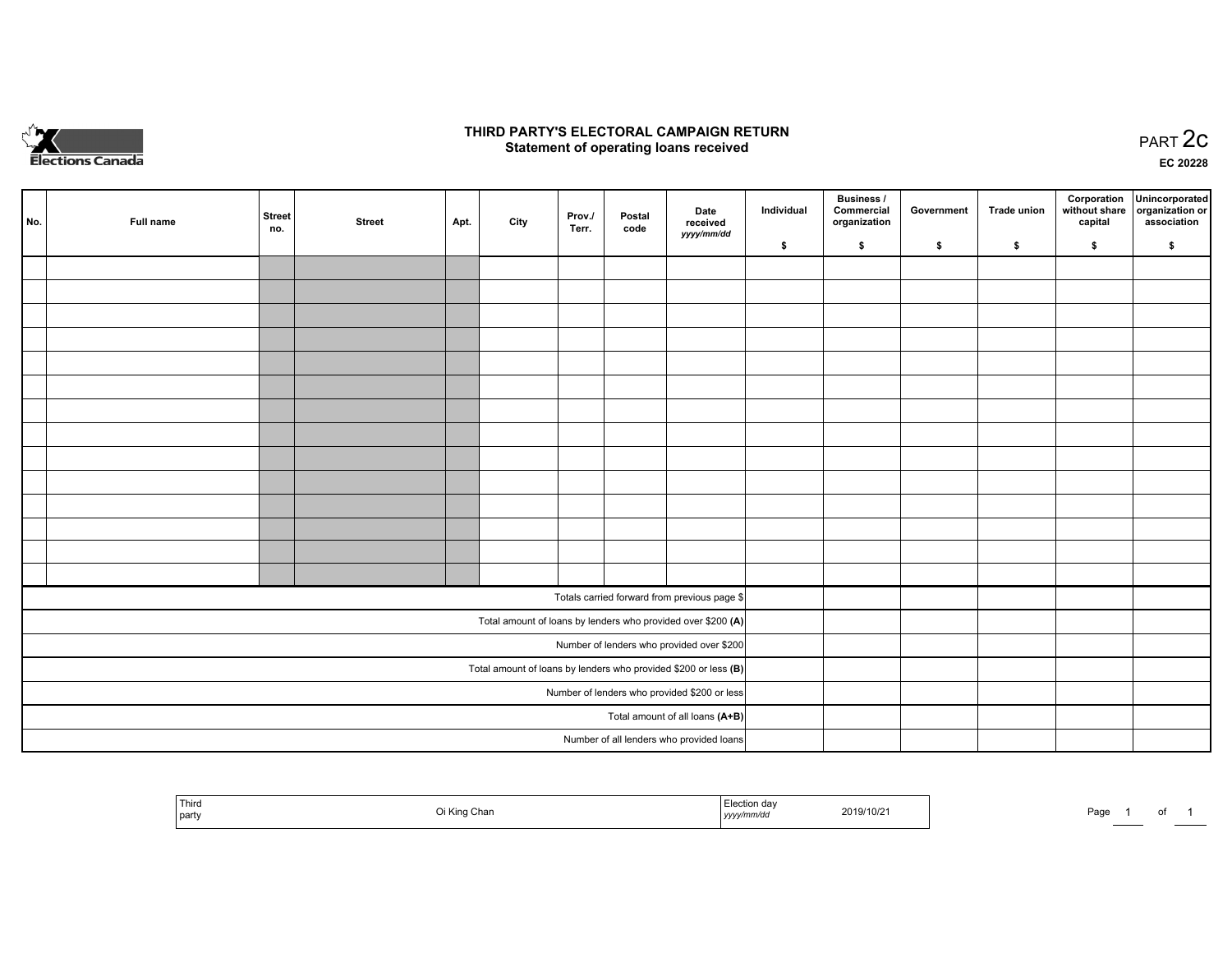

# **THIRD PARTY'S ELECTORAL CAMPAIGN RETURN S** ELECTORAL CAMPAIGN RETURN<br>Summary of inflows PART 2d

٦

| No.   | Type of contributor / lender                    | <b>Monetary</b><br>contributions<br>(Part 2a) | Non-monetary<br>contributions<br>(Part 2b) | Loans<br>(Part 2c) | <b>Total</b> | Number of<br>contributors and<br>lenders |
|-------|-------------------------------------------------|-----------------------------------------------|--------------------------------------------|--------------------|--------------|------------------------------------------|
|       |                                                 | \$                                            | \$                                         | \$                 | \$           |                                          |
| 1.    | Individuals                                     | 4,056.36                                      |                                            |                    | 4,056.36     |                                          |
|       | 2. Businesses / Commercial organizations        |                                               |                                            |                    |              |                                          |
| 3.    | Governments                                     |                                               |                                            |                    |              |                                          |
| 4.    | Trade unions                                    |                                               |                                            |                    |              |                                          |
| 5.    | Corporations without share capital              |                                               |                                            |                    |              |                                          |
|       | 6. Unincorporated organizations or associations |                                               |                                            |                    |              |                                          |
| 7.    | Total (items 1 to 6)                            | 4,056.36                                      |                                            |                    | 4,056.36     |                                          |
| Total |                                                 |                                               |                                            |                    |              |                                          |
|       | 8. Amount of third party's resources used       |                                               |                                            |                    |              |                                          |
|       | 9. Grand total (items $7$ and $8$ )             | 4,056.36                                      |                                            |                    | 4,056.36     |                                          |

| Third<br>party | ا King Chan | Election dav<br>yyyy/mm/dd | 2019/10/21 |
|----------------|-------------|----------------------------|------------|
|----------------|-------------|----------------------------|------------|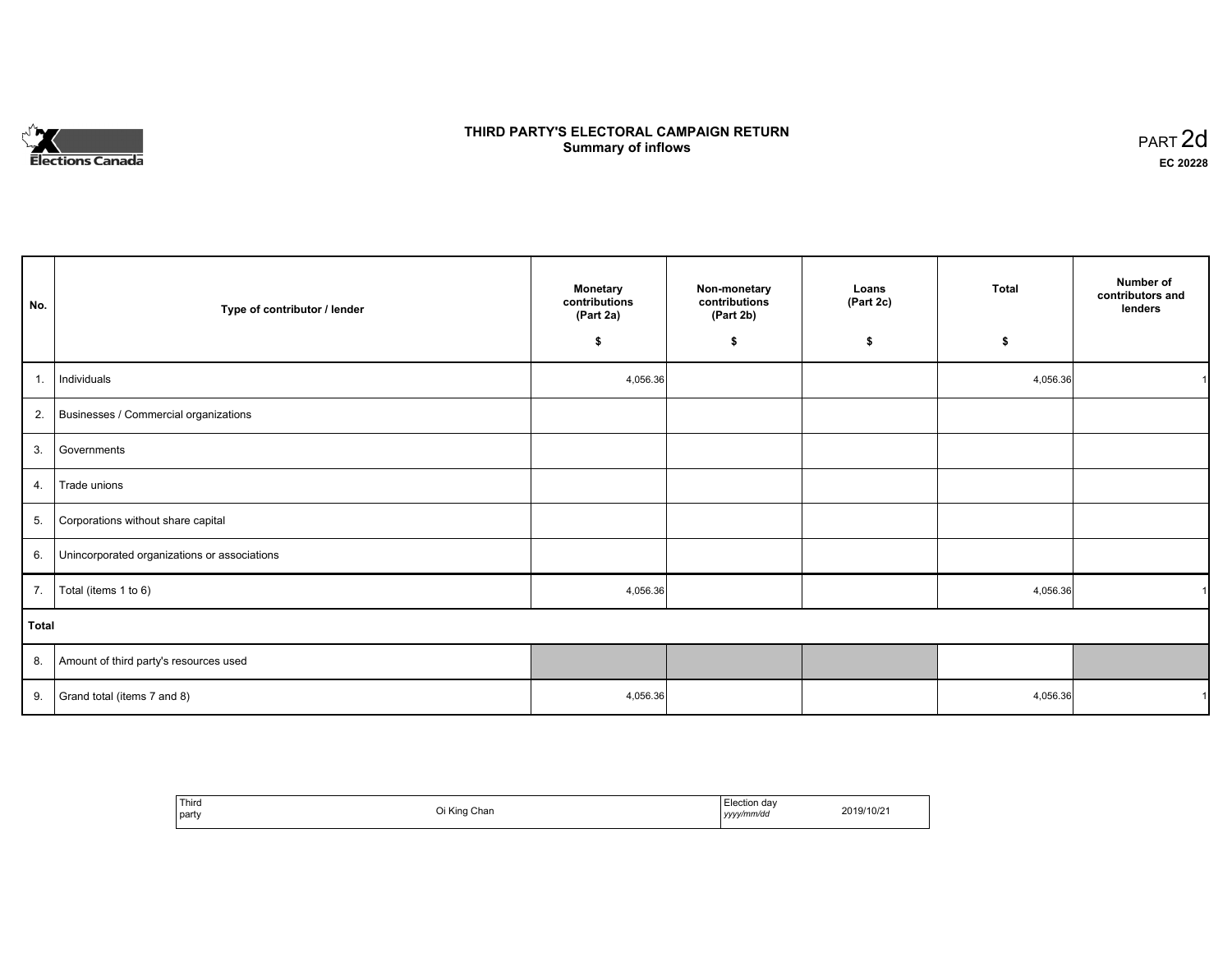

# **THIRD PARTY'S ELECTORAL CAMPAIGN RETURN Statement of expenses incurred for regulated activities that take place during the pre-election period**  *(Only applicable to a fixed-date general election)*

PART 3a **EC 20228**

For a list of expense types, expense categories and expense subcategories, refer to Annex II in the Instructions.

| No.            | Date<br>incurred<br>yyyy/mm/dd | <b>ED Code</b><br>$\left $ (if applicable) | Supplier   | <b>Expense type</b> | <b>Expense</b><br>category | Expense<br>subcategory | <b>Starting date</b><br>of activity,<br>advertisement<br>or survey<br>yyyy/mm/dd | <b>Ending date</b><br>of activity,<br>advertisement<br>or survey<br>yyyy/mm/dd | Place of activity or<br>advertisement        | <b>Expense amount</b><br>\$ |
|----------------|--------------------------------|--------------------------------------------|------------|---------------------|----------------------------|------------------------|----------------------------------------------------------------------------------|--------------------------------------------------------------------------------|----------------------------------------------|-----------------------------|
| -1             | 2019/10/17                     |                                            | CJVB-AM    | Advertising         | Advertising                | Radio                  | 2019/10/17                                                                       | 2019/10/19                                                                     | Advertisement                                | 1,475.46                    |
| $\overline{2}$ | 2019/10/17                     |                                            | CHKG-FM    | Advertising         | Advertising                | Radio                  | 2019/10/17                                                                       | 2019/10/20                                                                     | Advertisement                                | 962.64                      |
| $\mathbf{3}$   | 2019/10/17                     |                                            | AM1320CHMB | Advertising         | Advertising                | Radio                  | 2019/10/17                                                                       | 2019/10/19                                                                     | Advertisement                                | 1,618.26                    |
|                |                                |                                            |            |                     |                            |                        |                                                                                  |                                                                                |                                              |                             |
|                |                                |                                            |            |                     |                            |                        |                                                                                  |                                                                                |                                              |                             |
|                |                                |                                            |            |                     |                            |                        |                                                                                  |                                                                                |                                              |                             |
|                |                                |                                            |            |                     |                            |                        |                                                                                  |                                                                                |                                              |                             |
|                |                                |                                            |            |                     |                            |                        |                                                                                  |                                                                                |                                              |                             |
|                |                                |                                            |            |                     |                            |                        |                                                                                  |                                                                                |                                              |                             |
|                |                                |                                            |            |                     |                            |                        |                                                                                  |                                                                                |                                              |                             |
|                |                                |                                            |            |                     |                            |                        |                                                                                  |                                                                                |                                              |                             |
|                |                                |                                            |            |                     |                            |                        |                                                                                  |                                                                                |                                              |                             |
|                |                                |                                            |            |                     |                            |                        |                                                                                  |                                                                                |                                              |                             |
|                |                                |                                            |            |                     |                            |                        |                                                                                  |                                                                                |                                              |                             |
|                |                                |                                            |            |                     |                            |                        |                                                                                  |                                                                                |                                              |                             |
|                |                                |                                            |            |                     |                            |                        |                                                                                  |                                                                                |                                              |                             |
|                |                                |                                            |            |                     |                            |                        |                                                                                  |                                                                                |                                              |                             |
|                |                                |                                            |            |                     |                            |                        |                                                                                  |                                                                                | Totals carried forward from previous page \$ |                             |
| Total \$       |                                |                                            |            |                     |                            | 4,056.36               |                                                                                  |                                                                                |                                              |                             |

|  | Third<br>  party | ulidi | on dav<br>. | 2019/10/2 | Pag. |  |  |
|--|------------------|-------|-------------|-----------|------|--|--|
|--|------------------|-------|-------------|-----------|------|--|--|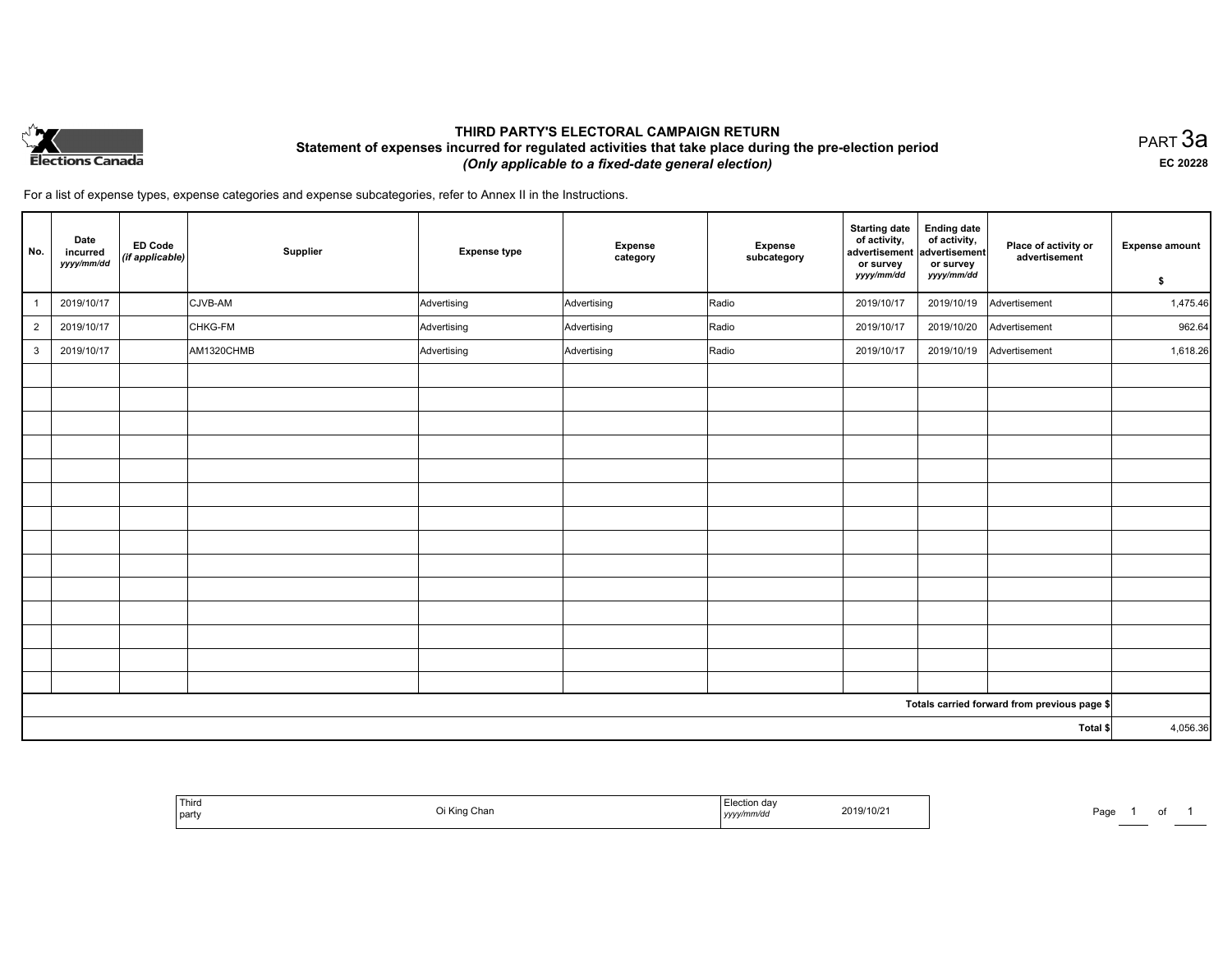

# **THIRD PARTY'S ELECTORAL CAMPAIGN RETURN Statement of expenses incurred for regulated activities that take place during the election period**<br>PART  $3b$

**EC 20228**

For a list of expense types, expense categories and expense subcategories, refer to Annex II in the Instructions.

| No.                                          | Date<br>incurred<br>yyyy/mm/dd | ED Code<br>(if applicable) | Supplier | <b>Expense type</b> | Expense<br>category | Expense<br>subcategory | Starting date Ending date<br>of activity, of activity,<br>advertisement advertisement<br>or survey<br>yyyy/mm/dd | or survey<br><i>yyyy/mm/dd</i> | Place of activity or<br>advertisement | <b>Expense amount</b><br>\$ |
|----------------------------------------------|--------------------------------|----------------------------|----------|---------------------|---------------------|------------------------|------------------------------------------------------------------------------------------------------------------|--------------------------------|---------------------------------------|-----------------------------|
|                                              |                                |                            |          |                     |                     |                        |                                                                                                                  |                                |                                       |                             |
|                                              |                                |                            |          |                     |                     |                        |                                                                                                                  |                                |                                       |                             |
|                                              |                                |                            |          |                     |                     |                        |                                                                                                                  |                                |                                       |                             |
|                                              |                                |                            |          |                     |                     |                        |                                                                                                                  |                                |                                       |                             |
|                                              |                                |                            |          |                     |                     |                        |                                                                                                                  |                                |                                       |                             |
|                                              |                                |                            |          |                     |                     |                        |                                                                                                                  |                                |                                       |                             |
|                                              |                                |                            |          |                     |                     |                        |                                                                                                                  |                                |                                       |                             |
|                                              |                                |                            |          |                     |                     |                        |                                                                                                                  |                                |                                       |                             |
|                                              |                                |                            |          |                     |                     |                        |                                                                                                                  |                                |                                       |                             |
|                                              |                                |                            |          |                     |                     |                        |                                                                                                                  |                                |                                       |                             |
|                                              |                                |                            |          |                     |                     |                        |                                                                                                                  |                                |                                       |                             |
|                                              |                                |                            |          |                     |                     |                        |                                                                                                                  |                                |                                       |                             |
|                                              |                                |                            |          |                     |                     |                        |                                                                                                                  |                                |                                       |                             |
|                                              |                                |                            |          |                     |                     |                        |                                                                                                                  |                                |                                       |                             |
|                                              |                                |                            |          |                     |                     |                        |                                                                                                                  |                                |                                       |                             |
|                                              |                                |                            |          |                     |                     |                        |                                                                                                                  |                                |                                       |                             |
|                                              |                                |                            |          |                     |                     |                        |                                                                                                                  |                                |                                       |                             |
| Totals carried forward from previous page \$ |                                |                            |          |                     |                     |                        |                                                                                                                  |                                |                                       |                             |
| Total \$                                     |                                |                            |          |                     |                     |                        |                                                                                                                  |                                |                                       |                             |

| <sup>1</sup> Thira<br>party | unar | 2019/10/2<br>the contract of the contract of the contract of the contract of the contract of<br>. | Page<br>. |
|-----------------------------|------|---------------------------------------------------------------------------------------------------|-----------|
|-----------------------------|------|---------------------------------------------------------------------------------------------------|-----------|